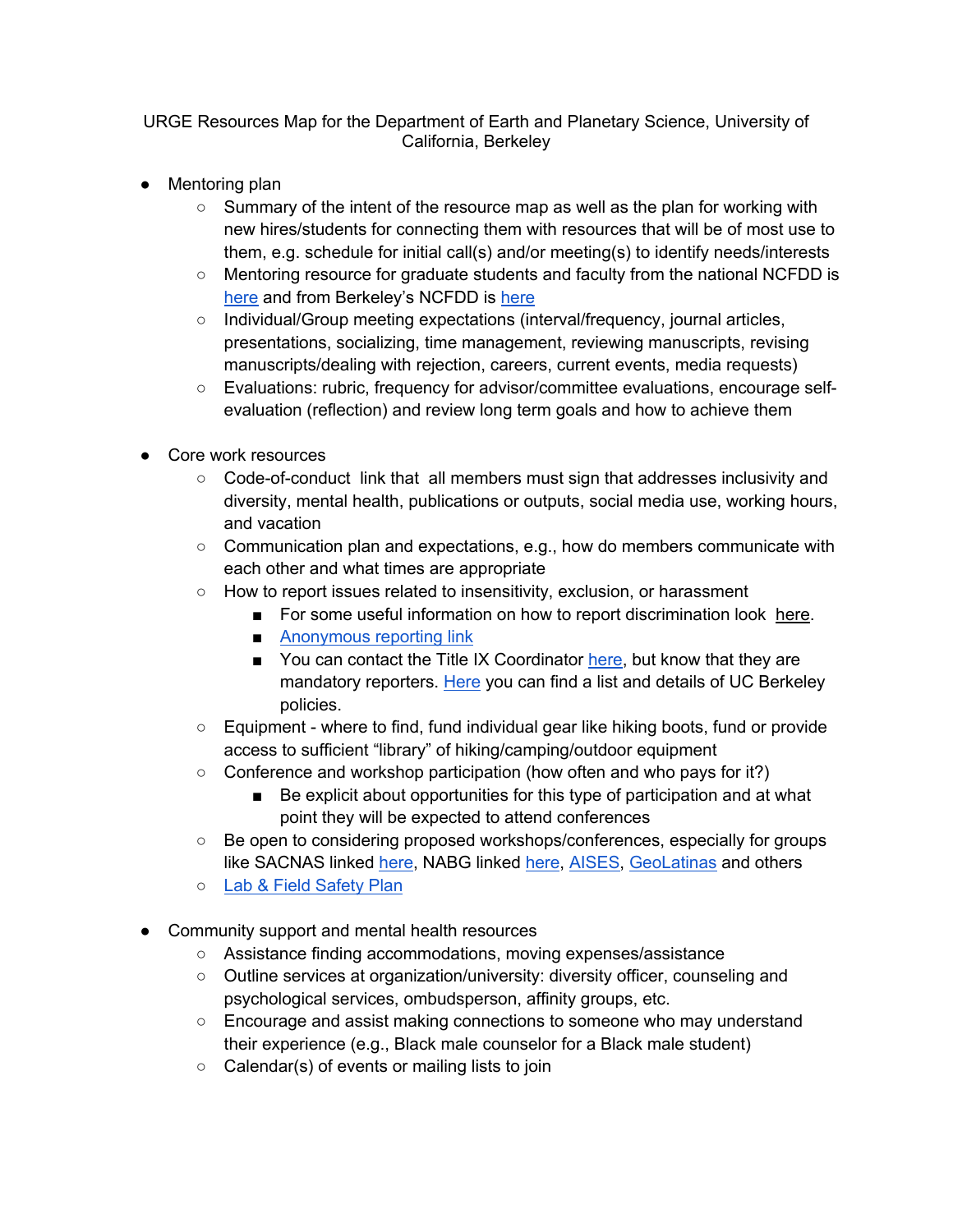- $\circ$  What activities/institutions will help them feel at home? Are there local clubs, religious or spiritual organizations, organizations, hobbies they were previously involved with that they can get connected with in the area?
- $\circ$  Connecting with cohorts, organizations, social clubs with common identities and/or interests
- Businesses or other needs, e.g. gyms, barber shops/hair services, etc.
- Introductions for other people of color fund membership fees for organizations like SACNAS, NABG, AISES, GeoLatinas, and others
- Outline expectations for taking vacation (e.g., 3 weeks) and for reasonable work hours (e.g., 40-50 hrs/wk; be explicit!)
- Skillset support resources
	- What skills or experiences are required for their work/coursework? e.g., driving, hiking/outdoors activities, compass/GPS navigation, swimming/SCUBA, operating power tools, first aid, etc.
	- What skills training is supported through the organization, how would someone acquire/improve these skills? What training is available prior to arrival?
		- Cross disciplinary training offered by the Data Science department: link
	- $\circ$  Do they need to know how to code? If so, what languages? (e.g., R, Matlab, Python) If they do not have this skill, what resources/training are available?
		- Introductory training for High Performance Computing: link
		- Free research consulting for coding: link
- Professional development resources
	- Research, Teaching and Learning: Keep Teaching: link
	- Outline available resources for training/development or best practices in:
		- Teaching/pedagogy
			- 375 classes in other departments (the EPS department 375 course is not accredited)
		- Project management/budgeting
		- Media training
		- Proposal writing
			- Workshops on writing: link, link
		- Public speaking
			- Workshops on public speaking: link, link
		- Networking
			- Professional development guides: link
		- Design/drafting of figures using Adobe Suite/Python/ArcGIS
		- Getting involved in professional societies
		- Additional coursework
	- List fellowships, internships, summer experiences, field course opportunities
	- Outline departmental and regional seminars, presentation opportunities, and opportunities to meet with speakers for building a professional network